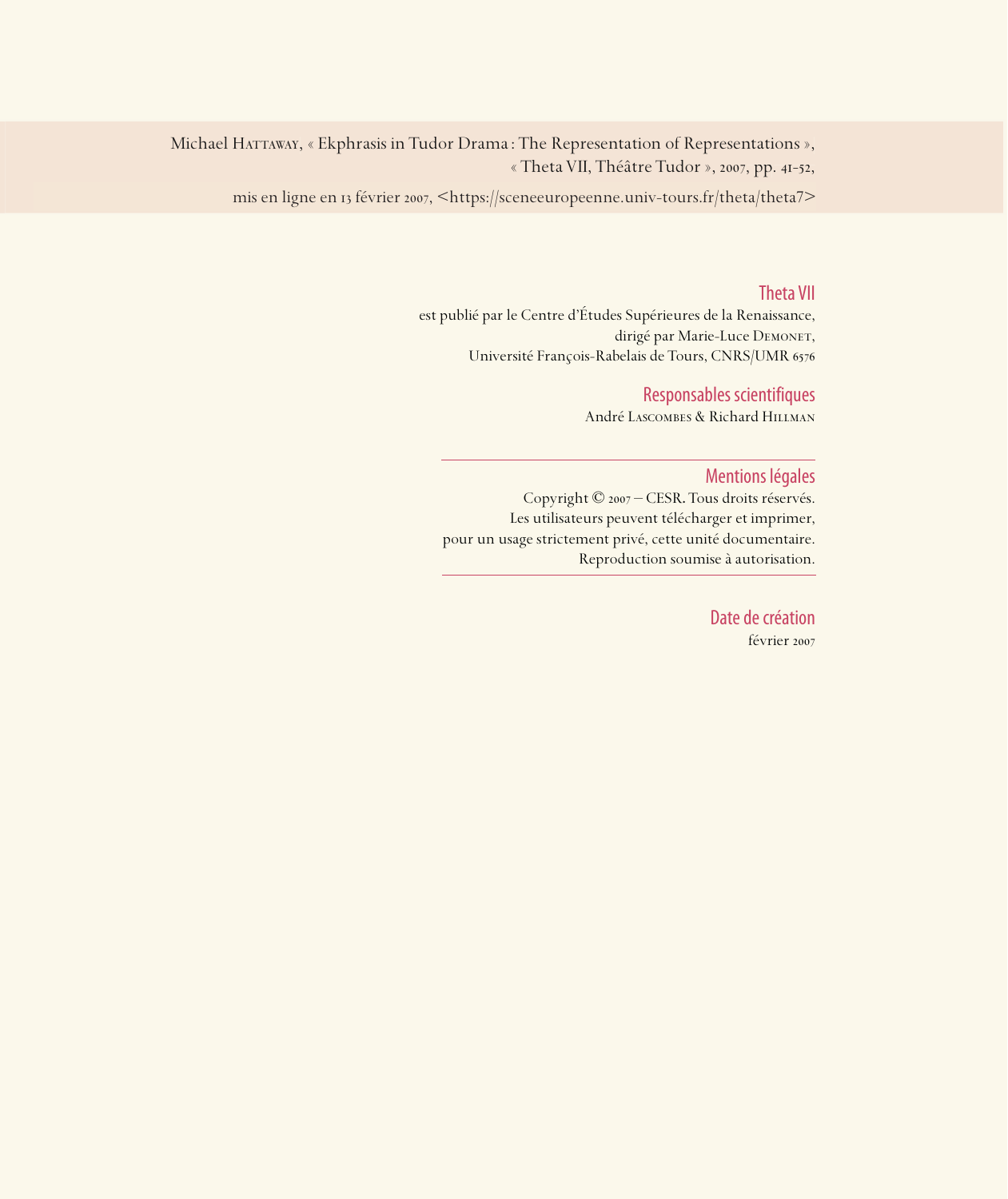Thêta VII - Théâtre Tudor Michael HATTAWAY | p. 39-50 CESR, Tours

# Ekphrasis in Tudor Drama: The Representation of Representations

Michael Hattaway University of Sheffield

THE PAPER will explore, within the verbal texts of certain<br>Tudor plays, descriptions of non-verbal "texts": the<br>latter might include not only pictures, tapestries, and<br>sculpted objects but also apparitions and enacted spec Tudor plays, descriptions of non-verbal "texts": the latter might include not only pictures, tapestries, and sculpted objects but also apparitions and enacted spectacles. We might imagine that all of these could have been "read" by fictive characters before being re-presented in the dramatic texts that we read.

What is the function of such rhetorical strategies? Verbal descriptions of the "characters" or figures depicted in these sister forms can serve to mediate the perception of the audience, often by establishing homiletic or proleptic windows into the action. This had been their function since Homer described the shield of Achilles in Book of the *Iliad*; we might also think of the descriptions of the temples of Mars and Venus in Chaucer's "Knight's Tale" or the set-piece descriptions of paintings in nineteenth-century novels like *Villette* and *Middlemarch*. (Such extended descriptions of paintings, of course, would scarcely suit theatre.)

"Ekphrasis" is a term used by late classical rhetoricians (Aphthonius of Antioch, for example) to describe techniques for bringing people or places to the "mind's eye", for verbal description, for making a poem resemble a picture. Later, after generations of school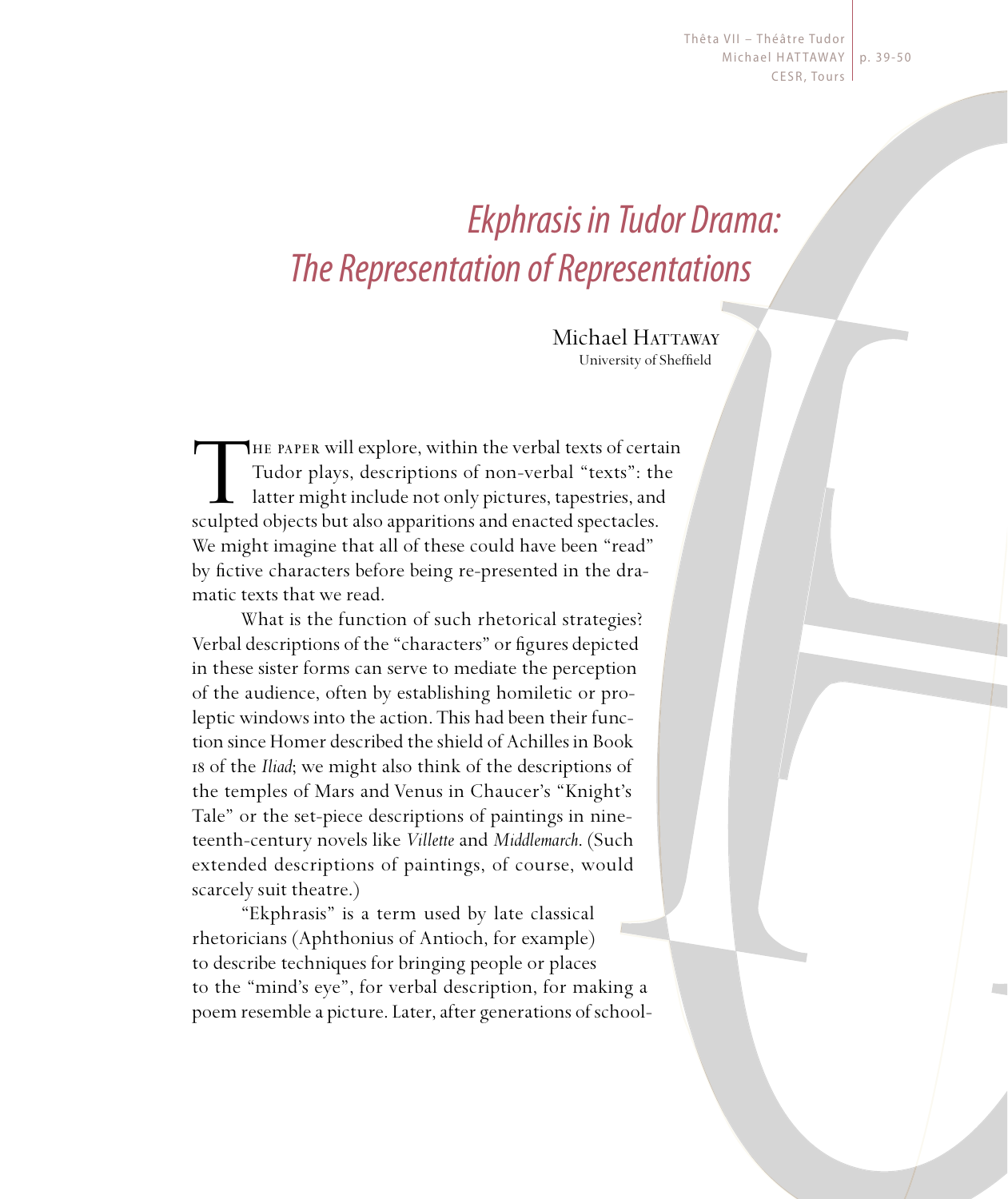boys had imitated the exemplary descriptions in textbooks like the *Progymnasmata* (a set of exercises by Aphthonius), it came to designate a narrower range of descriptions: descriptions or representations not of *realities* but of *representations*, textual strategies that might make pictures like poems or make pictures "speak". It is not surprising that the subject is topical now: ekphrasis is not only a touchstone for many Renaissance projects, in that many embedded descriptions are concerned with classical subjects, but is a common concern of post-modern texts and postmodern criticism. It reverses the usual direction of comparison contained in the tag "ut pictura poesis". On the MLA online Bibliography in October 2004, the word generated 419 hits, although the modern meaning has not yet found its way into the *OED*.

In my main exemplars, Lyly's *Campaspe* and, from *Hamlet*, the verbal and visual appearances of the Ghost, as well as the Pyrrhus narrative, we can see how these ekphrastic figures are deployed not just morally, or to modulate *fabula* and *sjuzet*, but psychologically: they are ways of registering internalised perception, of rendering what is both "outside" the action and "inside" the characters. They bind the visible and invisible, what Claudius calls the "exterior" and the "inward man" (II.ii.6).<sup>1</sup>

In fact, there are not many extended descriptions of artefacts in Tudor drama; I shall deal briefly with a few before turning to *Campaspe* and *Hamlet*. A picture of the hero, Wit, in a Court play of 1568, The mariage of Witte and Science, figures as a ritual token sent to his inamorata, Science. Like photographs on lonely-heart sites today, this image is obviously idealised. However, Wit's servant, Will, who has to carry the portrait to Science, mocks its quality—or perhaps the actual appearance of the hero:

> Sir, let me alone: your mind I understand, I will handle the matter so that you shall owe me thanks, But what if she find fault with these spindle shanks, Or else with these black spots on your nose? (spelling modernised)

This obviously serves two functions: as a comic device for debunking the hero, typical of servant cross-talk in the period, and also as a metatheatrical marker, drawing attention to the distance between role and actor, what may be represented and what can be conceived.

. See Ackerman.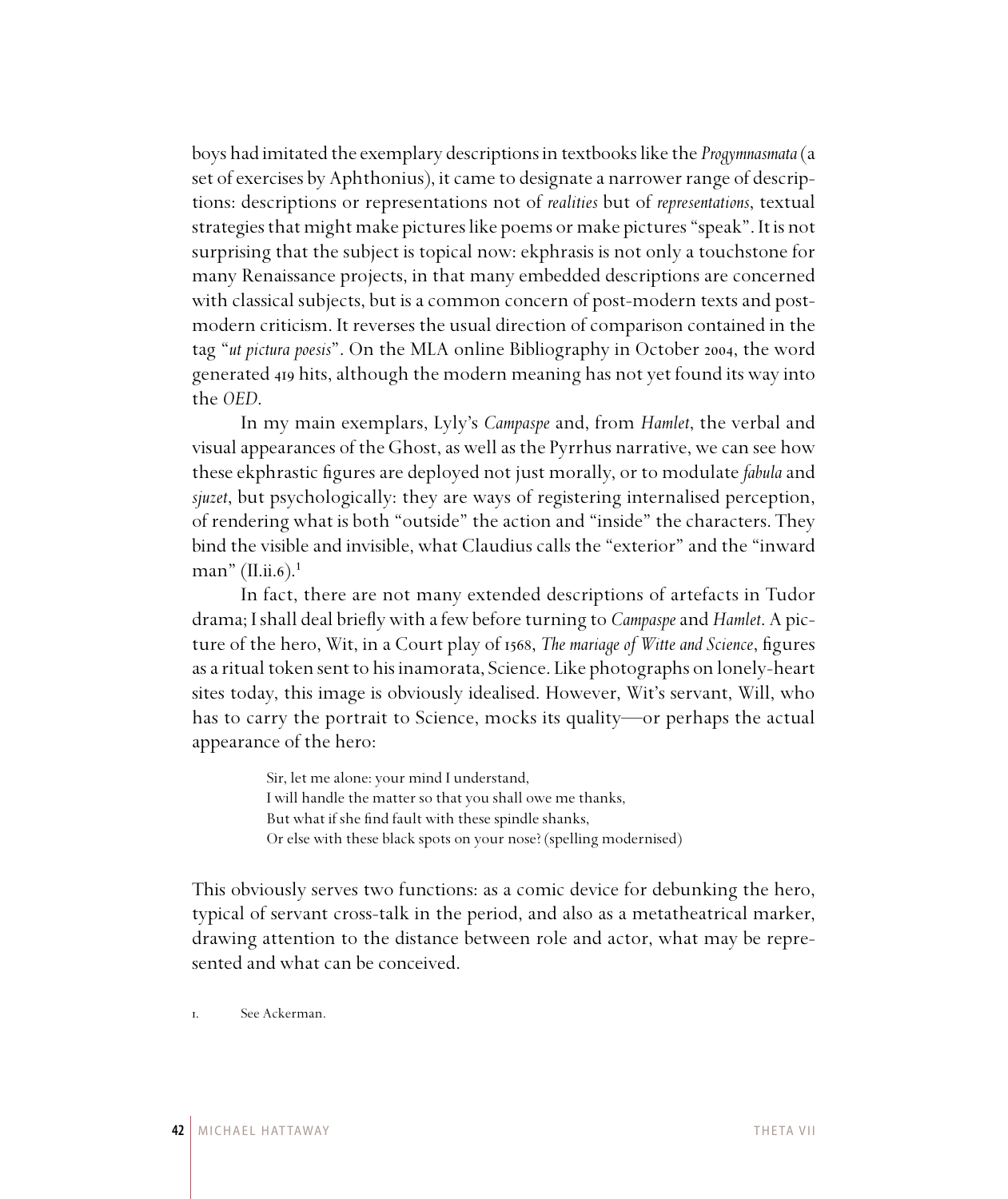Pictures could be not only hazardous, by virtue of inviting realities to be set against their flattering idealizations, but also powerful. Despite decades of Reformation iconoclasm, images are often invested with something akin to a talismanic force. In the Painter addition to *The Spanish Tragedy* (which may be by Shakespeare himself [Edwards, p. lxii]), Hieronimo in his madness commands a gallery of pictures depicting the progression of his agony in order to proclaim his pain. These ghostly ekphrases both recapitulate the action and are an index of a crazed mind. Later, in *2 Henry IV*, here is Falstaff, who has just captured Coleville of the Dale and is yielding him up to Prince John. He contrasts the power of a written record with the power of a picture:

> Here he is, and here I yield him, and I beseech your grace let it be *booked* with the rest of this day's deeds; or, by the Lord, I will have it in a particular ballad else, with mine own *picture* on the top on 't, Coleville kissing my foot. To the which course if I be enforced, if you do not all show like gilt twopences to me, and I in the clear sky of Fame o'ershine you as much as the full moon doth the cinders of the element (which show like pins' heads to her), believe not the word of the noble. Therefore let me have right, and let desert mount. (IV.i.394-405; emphasis added)

The second part of this reads like the verbal part of a Renaissance emblem emblem books are prime examples of ekphrases.

At the opening of *The Wisdome of Doctor Dodypoll*, an anonymous Paul's play of , the Earl of Lissenberg, disguised as a painter, declares to his love and model Lucilia that Nature created the world by painting, presumably adorning the substance of God's creation. The obvious explanation for the potency of visual images, as it is evoked in that sequence, is that pictures were much more rare than they are in our contemporary culture, super-saturated with images as it is.

Images could be instrumental too. Given the power that was attributed to pictures and figures, it is easy to see how maleficent image-magic came to be practised.² In *1 Henry VI* the Countess of Auvergne thinks that a picture has enabled her to take prisoner Talbot, terror of the French:

| <i>Talbot.</i> Prisoner? To whom?              |
|------------------------------------------------|
| <i>Countess.</i> To me, bloodthirsty lord;     |
| And for that cause I trained thee to my house. |
| Long time thy shadow hath been thrall to me,   |
| For in my gallery thy picture hangs;           |

 $2.$  See Thomas, pp.  $612-14$ .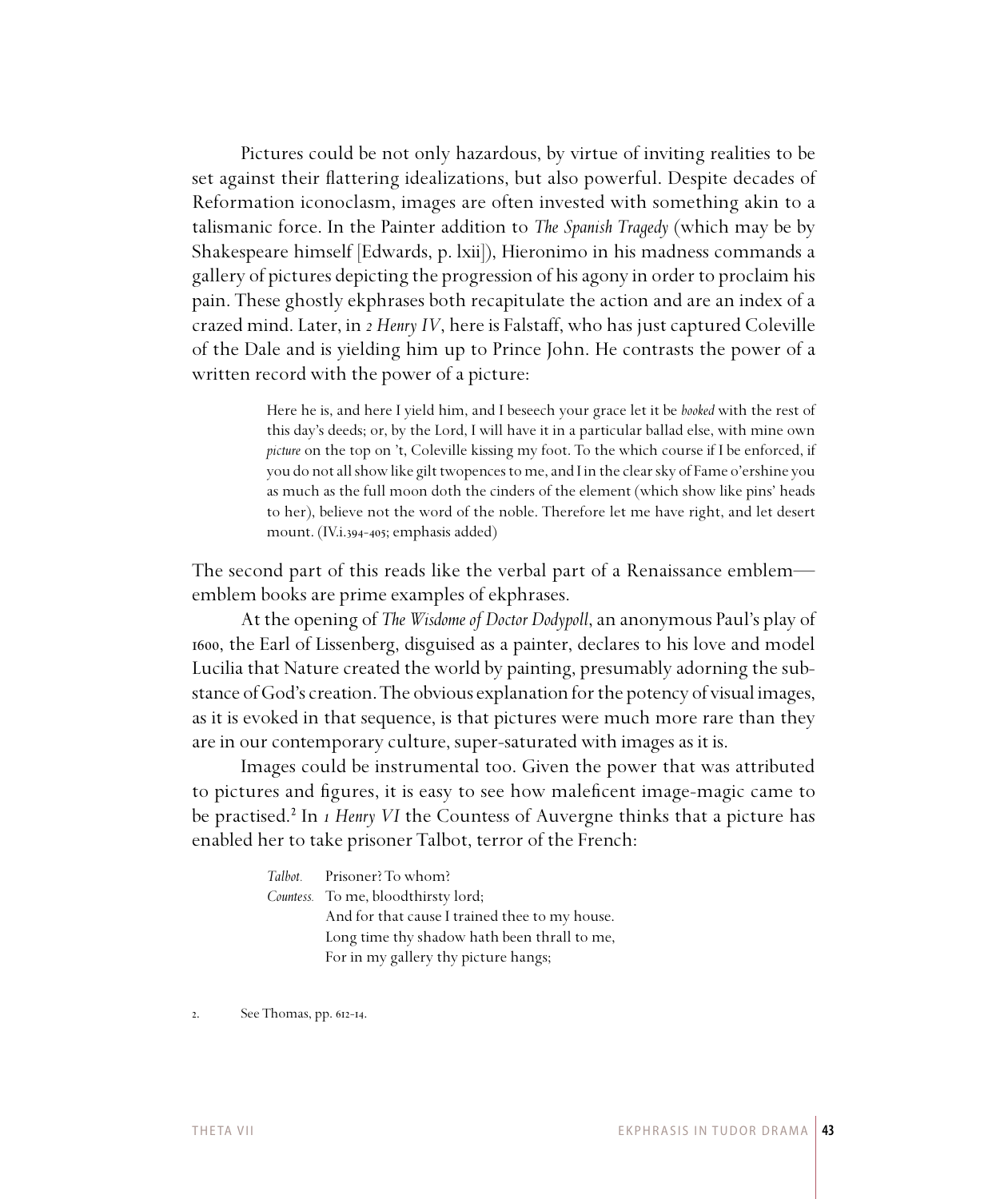But now the substance shall endure the like, And I will chain these legs and arms of thine.  $(II.iii.33-38)$ 

In *Arden of Faversham* (1591), the villain Moseby describes a related kind of malificence, the process of casting a spell known as "fascination". It depends upon the power of images:

> I happened on a painter yesternight, The only cunning man of Christendom; For he can temper poison with his oil, That who so looks upon the work he draws Shall with the beams that issue from his sight, Suck venom to his breast and slay himself. Sweet Alice, he shall draw thy counterfeit, That Arden may by gazing on it perish.  $(11.228-34)$

In this light I want to defamiliarise a passage in *Hamlet*: the prince is quizzing Rosencrantz:

| <i>Hamlet.</i> Do the boys carry it away?                                         |
|-----------------------------------------------------------------------------------|
| <i>Rosencrantz.</i> Ay, that they do, my lord, Hercules and his load too.         |
| It is not strange; for mine uncle is King of Denmark, and those that would        |
| make mows at him while my father lived give twenty, forty, an hundred             |
| ducats apiece for his picture in little. 'Sblood, there is something in this more |
| than natural, if philosophy could find it out. (II.ii.332-38)                     |
|                                                                                   |

Does Hamlet mean that the change in the popularity of Claudius is seemingly miraculous, or that his image is reputed to have talismanic or supernatural powers?

As we might expect, there had been a significant number of references to the visual arts in playtexts by the academically inclined John Lyly. As a preliminary, we might take note of a passage in the Dedication to *Euphues* (1578) where Lyly had reminded his readers of the way images, not only verbal but also visual, are to be read as well as seen.

> Paratius [i.e., Parrhasius], drawing the counterfeit of Helen ... made the attire of her head loose, who, being demanded why he did so, he answered, "She was loose". (cited Pincombe, p. 43)

This conceit hints that many "characters" are ekphrastic, representations not of "real people" but of representations or images, of textualised bodies. Ekphrasis is all around.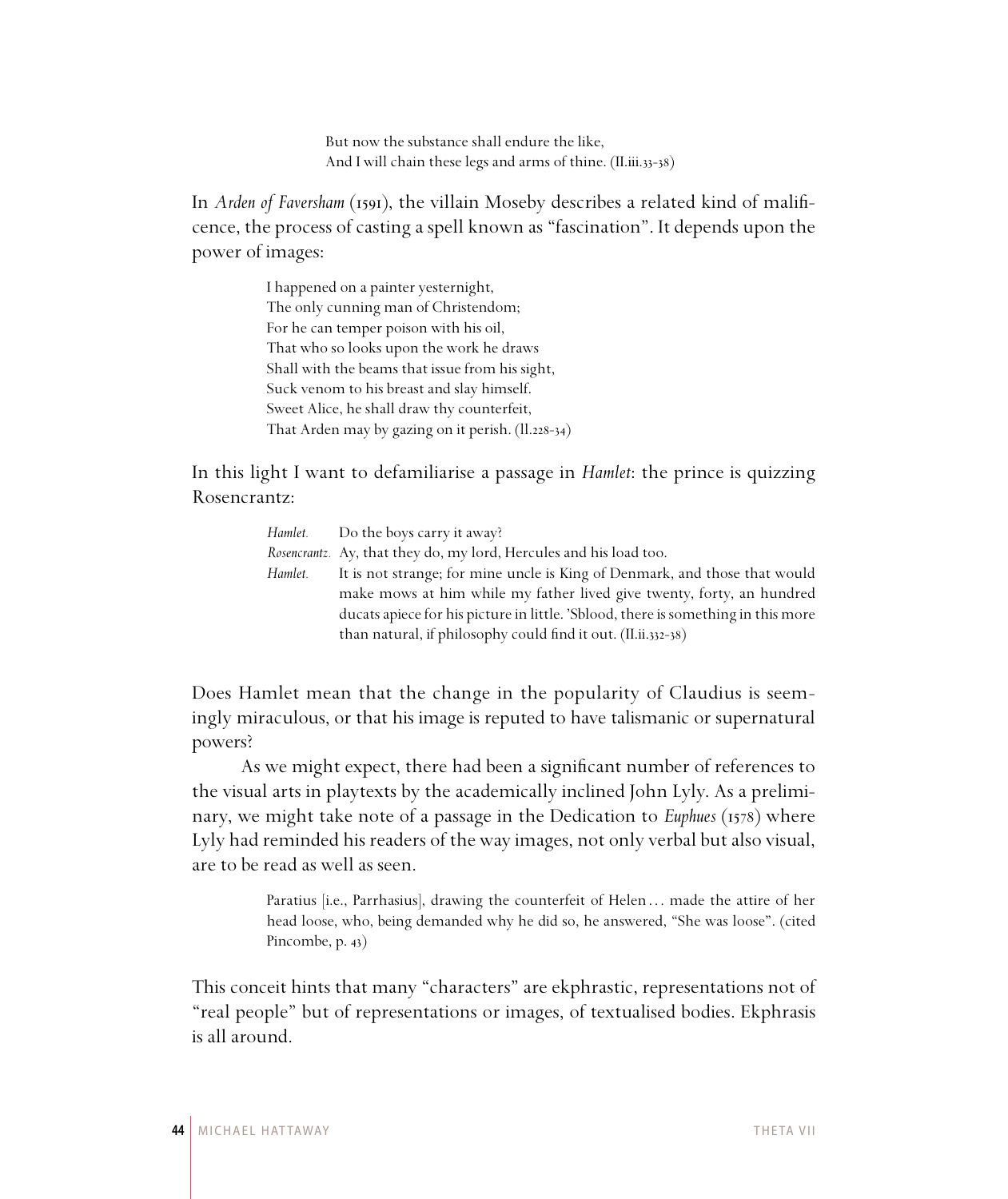A few years later Lyly embarked on an extended exploration of the power of images in his first play, *Campaspe* (1583). This recounts how Alexander renounces his passion for his humble Theban captive Campaspe when he realises the intensity of the love between her and the artist Apelles. There is a parallel action depicting Diogenes the cynic. I take it that the thematic link is that Diogenes, like Apelles a man prepared to speak up freely before his prince, seeks to expose the power of images. Lyly's Plato and Aristotle with their comical mannerisms display what might be called their "philosophical lifestyle" as they pass across the stage:

> *Plato.* It is a difficult controversy, Aristotle, and rather to be wondered at than believed, how natural causes should work supernatural effects. (I.iii.30-32)

In contrast, Diogenes lives in his tub—the image, of course, is itself a potent one. He also announces his intention to fly, to create a spectacle, and then berates the citizens of Athens when they come to absorb the show (IV.i).

In Act III, the third scene shows Campaspe arriving at the workshop of Apelles. She has been sent there by Alexander in order to demonstrate to the artist that she exemplifies, as he says, "that finished by nature that  $[the painter]$ has been trifling about by art"—that line had ended the second act. There she views pictures of Leda, Alcmena, DanaÎ, Europa, and Antiope, all of whom, as Ovid relates in Book VI of the *Metamorphoses*, had been raped by Jupiter.

> *Apelles*. This is Danaë, into whose prison Jupiter drizzled a golden shower and obtained his desire. *Campaspe.* What gold can make one yield to desire? (III.iii.19-21)

Perhaps the sequence was meant to portray an intermingling of the human and divine in the realm of love, that which might be painted but not enacted. However, this dialogue is nicely ambiguous: is Jove a figure for Alexander, whose desire for Campaspe may emerge Jove-like in violent form, or is this a figure for all princes whose licensed power might exceed the bounds of political morality?

Were the pictures visible in Tudor performances? G. K. Hunter thinks that there was no need for the pictures to be shown, but that the boy-players were called upon to gesture towards a mansion or booth that represented the workshop (Hunter, ed., pp. 31-32). If there was a picture of DanaI, was it eroticised or even "bawdified" in the way that Apelles' description suggests? Or does Campaspe's female gaze scorn Apelles' suggestion that the picture depicts not a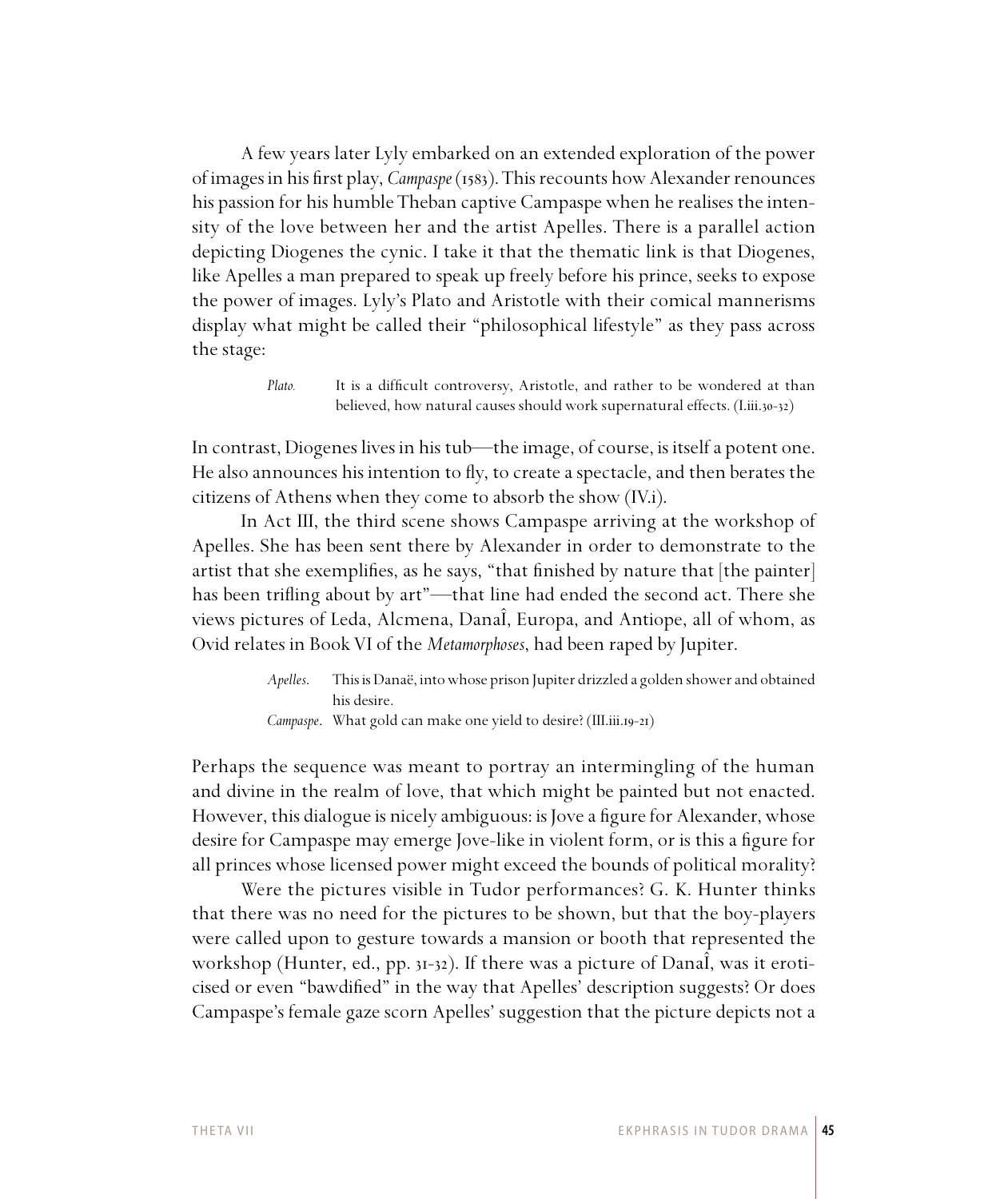rape but an act of prostitution? It turns out, to use Hamlet's terms, that many images or "shapes" were "questionable", ambiguous. Or, as the Poet in *Timon of Athens* remarks, perhaps somewhat acidly, "To the dumbness of the gesture / One might interpret"  $(I.i.33-34).$ 

Apelles, it turns out, while painting the portrait of Campaspe, falls in love with her, but deliberately blemishes the portrait so that she must constantly return to his workshop. It comes about that Campaspe and Apelles are allowed by Alexander to pursue their love. As Hephestion, Alexander's confidant, remarks, "Commonly we see it incident in artificers to be enamoured of their own works" (V.iv.15-16). This nicely ironises their love: for it could be that Apelles was, as John Donne was reputed to be, in love with the idea of a woman, rather than a creature of flesh and blood:

| <i>Apelles.</i> Whom do you love best in the world?                              |
|----------------------------------------------------------------------------------|
| <i>Campaspe.</i> He that made me last in the world.                              |
| <i>Apelles.</i> That was a God.                                                  |
| Campaspe. I had thought it had been a man. But whom do you honour most, Apelles? |
| Apelles. The thing that is likest you, Campaspe.                                 |
| Campaspe. My picture?                                                            |
| Apelles. I dare not venture upon your person. (IV.ii.42-49)                      |

Apelles, it is hinted, may be in love with the "colours", "shadows", "counterfeits" he has created—play upon these words laces the drama. As the Page pertly reports, "The king thinketh that now you have painted it, you play with it" (IV. v.6-7). The device that Alexander deploys to extract Apelles' true feelings is to have a page rush in to say that the artist's studio is on fire, so that he tries to run out to save his painting. Then, in a long soliloquy from Apelles, we hear:

> O Campaspe, I have *painted* thee in my heart: painted? Nay, contrary to mine art, *imprinted*, and that in such deep characters that nothing can raze it out unless it rub thy heart out.  $(V.ii.16-19;$  emphasis added)

Perhaps Apelles realises this and abandons painting for verbal inscription—the former is too ambiguous.

As always, Shakespeare pushes further the debates concerning the bounds of form and representation. In Samuel Daniel's *Complaint of Rosamond* (1592), Rosamond, mistress to Henry II, comes to tell of her undoing. Before he took her, the king had sent her a casket engraved with images of those classical maidens who were undone by the gods. These ekphrases can be read both as signals that the king's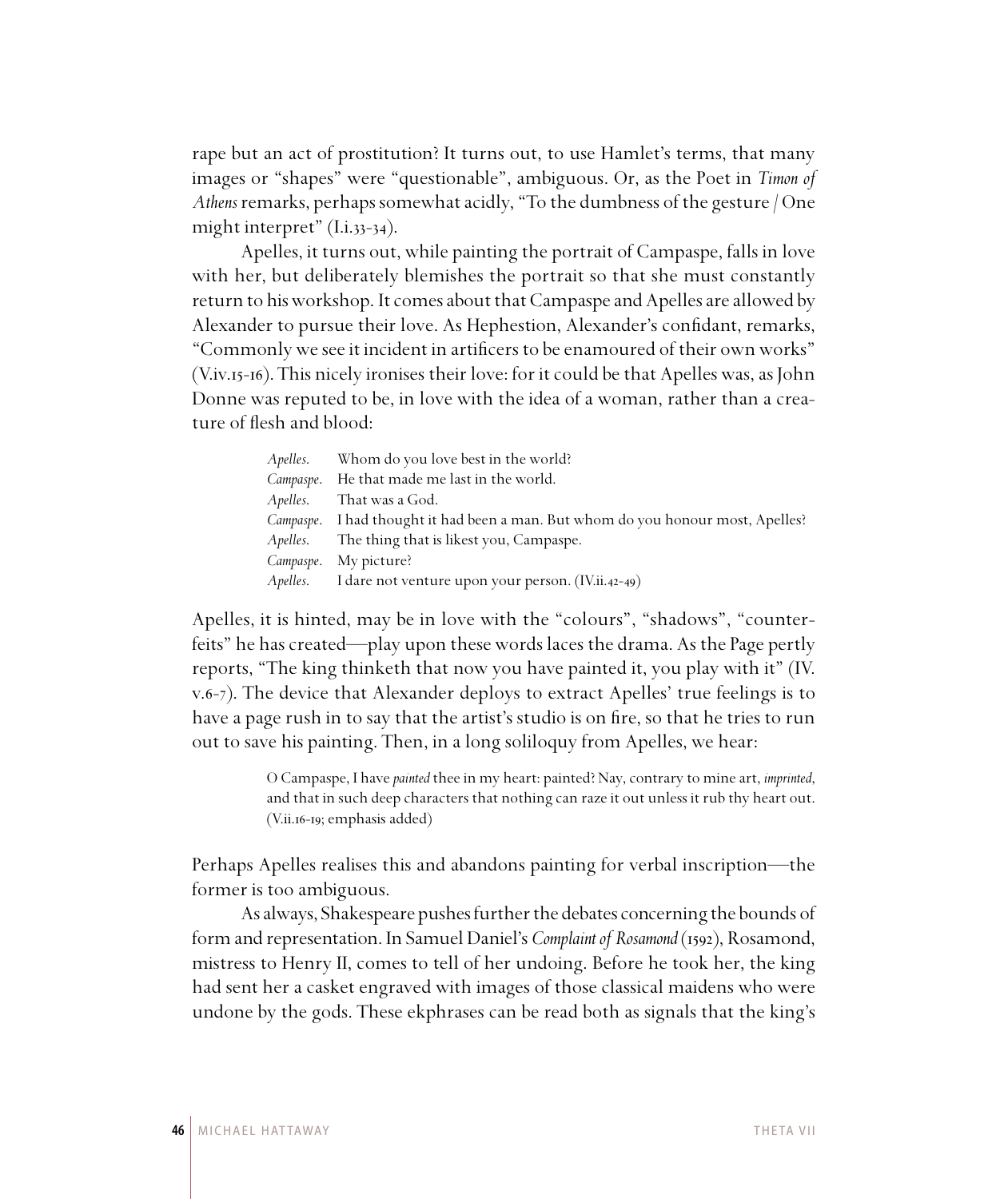desire is not to be withstood and as awful warnings to a fair woman. In his *Mortimeriados* (1596), Michael Drayton has Queen Isabel, after her husband Edward II's cruel murder, prepare for her lover Mortimer "A stately chamber with the pencil wrought / Within whose compass was imparadised / Whatever art or rare invention taught" (sig.  $P_4$ <sup>r</sup>).<sup>3</sup> The room is adorned with paintings of the lascivious loves of gods and mortals at their sports of love.

The extended description of the painting of the destruction of Troy in *The Rape of Lucrece* (1593-94) enables Shakespeare to capture Lucrece's prophetic soul, as, *after* her rape, she surmises consequences analogous to those that had followed the rape of Helen—in the case of Lucretia, the end of the Roman kingdom. But well before this there is a kind of induction on the power of visual representation. When Tarquin is contemplating his rape of Lucrece, he ponders:

> "Who fears a sentence or an old man's saw Shall by a *painted cloth* be kept in awe". Thus graceless holds he disputation 'Tween *frozen conscience* and *hot-burning will*. (*Lucrece*, 244-47; emphasis added)

There are two points here: the general one about the potency of images, and a more specific one that takes us forward to *Hamlet*. Pyrrhus, the avenging son of Achilles, intrudes into Hamlet's "frozen conscience" in the rehearsal scene and, within the psychomachia of the drama, can be seen as the antagonist of the Ghost, who, fresh from the fires of purgatory, fans the flames of Hamlet's will to revenge his father. The forms of representation, Pyrrhus in a pastiche of Marlovian heroic verse, the Ghost as a figure that is visible to some characters, invisible to others, and heard only by Hamlet, draw attention to their diegetic status.

The First Player's "portrait" of Pyrrhus is the perfect "outsider within", in that it is outside the action but a besieging figure in Hamlet's consciousness, and also a metatheatrical sign, a token and defining presence of epic history within the tragedy. We are to think of Pyrrhus not as a person but as a signifier: he must be *read*.

Marlowe offered the recipe for this sort of thing. Faustus makes it plain that the conjured figures of Alexander and his paramour are not creatures of flesh and blood:

 $\text{See Quinn, pp. 19-35.}$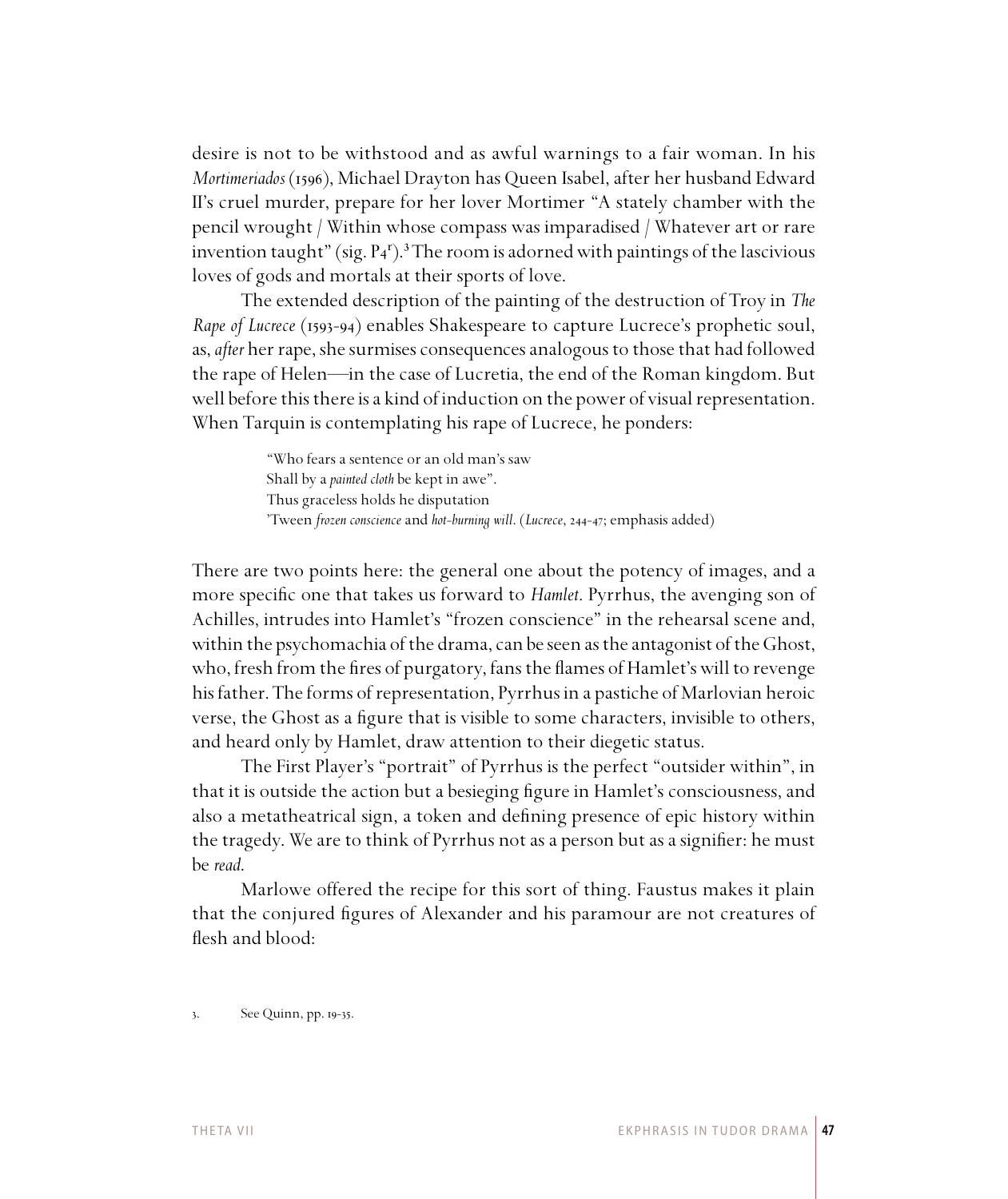My lord, I must forewarn your Majesty That *when my spirits present the royal shapes* Of Alexander and his paramour Your Grace demand no questions of the King, But in dumb silence let them come and go. (xii. 44-48; emphasis added)

This derives fairly directly from the *Faustbuch*, Marlowe's main source. There Faustus says to the Emperor:

> My most excellent lord, I am ready to accomplish your request in all things, so far forth as I and my spirit are able to perform. Yet your majesty shall know that their dead bodies are not able substantially to be brought before you, but such spirits as have seen Alexander and his paramour alive shall appear unto you in manner and form as they both lived in their most flourishing time. (cited Jump, ed., p. 131)

As Hamlet explores what is in his mind's eye, the "shape" of Pyrrhus becomes a representation of an icon of revenge, a demonstration of how the avenger that his father's ghost wishes him to become is also a bloody murderer:

> The rugged Pyrrhus, he whose sable arms, Black as his purpose, did the night resemble When he lay couchèd in the ominous horse, Hath now this dread and black complexion smeared With heraldry more dismal. Head to foot Now is he total gules, horridly tricked With blood of fathers, mothers, daughters, sons, Baked and impasted with the parching streets, That lend a tyrannous and damnèd light To their vile murders. Roasted in wrath and fire, And thus o'er-sizèd with coagulate gore, With eyes like carbuncles the hellish Pyrrhus Old grandsire Priam seeks . . . (*Hamlet*, II.ii.410-22)

Like Hamlet, Pyrrhus pauses before he sweeps to his revenge:

 . . . his sword, Which was declining on the milky head Of reverend Priam, seemed i' th' air to stick. So, *as a painted tyrant*, Pyrrhus stood, And, like a neutral to his will and matter, Did nothing. (*Hamlet*, II.ii.435-40; emphasis added)

This is typically Shakespearean: while he is representing the process of rehearsal or re-presentation, he throws in an allusion to a figure in a painted cloth.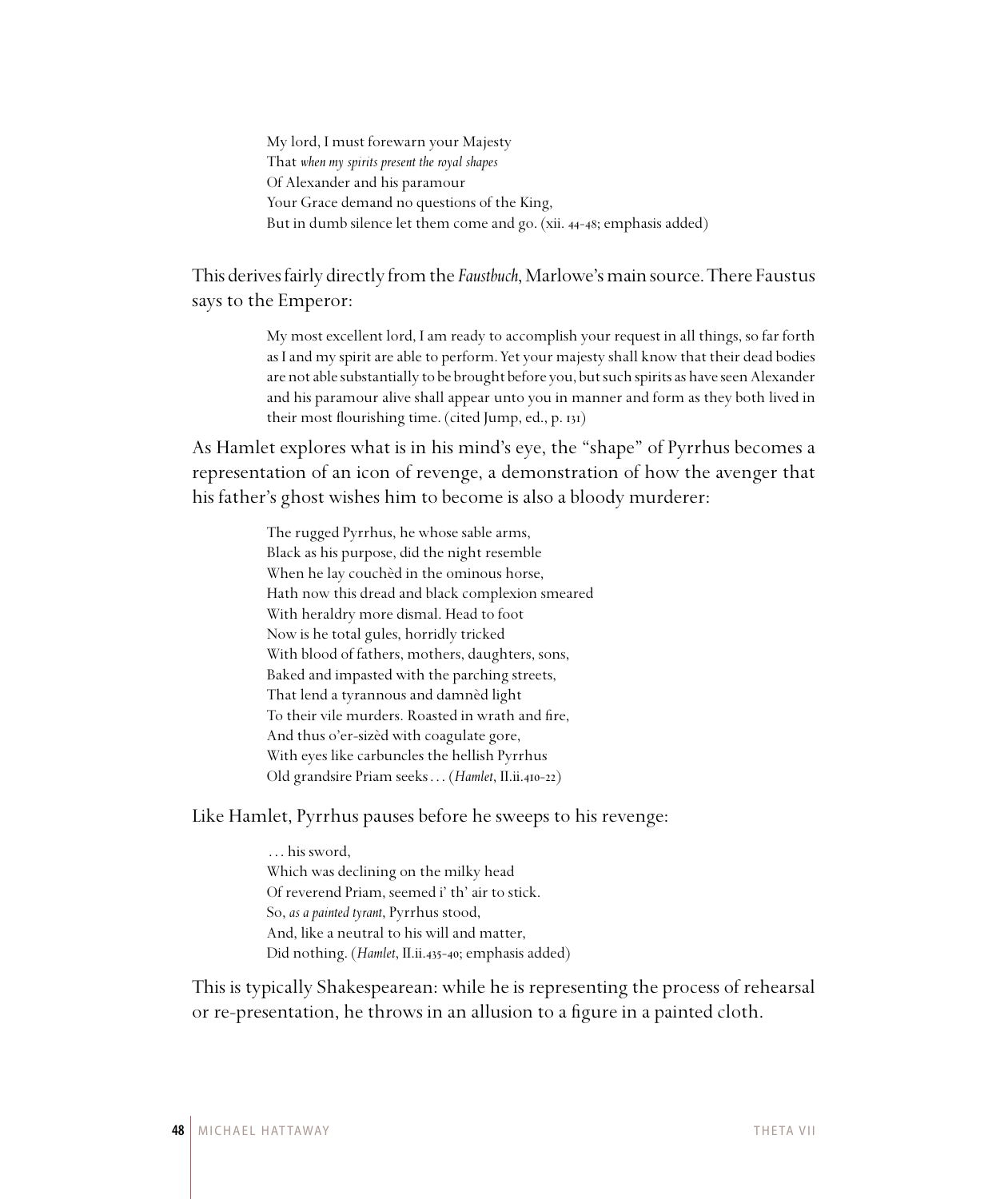Hamlet's father appears not only as a ghost but also in a picture, which is obviously both idealised and false:

> Look here upon this picture, and on this, The *counterfeit* presentment of two brothers. (*Hamlet*, III.iv.53-54; emphasis added)

As Ghost, he may be even more "counterfeit": Hamlet senior comes from outside the kingdom, but Hamlet himself ponders whether what is rotten *in* the state of Denmark may not have something to do with the Ghost:

> The spirit that I have seen May be the devil, and the devil hath power T' assume a pleasing shape; yea, and perhaps, Out of my weakness and my melancholy— As he is very potent with such spirits— Abuses me to damn me. (II.ii.551-58)

The Ghost, as has frequently been pointed out, may be a "counterfeit", the Devil himself.

R. A. Foakes has recently argued<sup>4</sup> that this is the only armed ghost in the corpus—a line in *A Warning for Fair Women* suggests that ghosts commonly "were lapped in a foul sheet or a leather pilch  $(1, 55)$ . Horatio reports to Hamlet that he saw the Ghost armed "Cap-a-pe" (I.i.200), and that this was the full body armour he had worn when fighting the King of Norway. The similarities between feudal and antique hero pervade Hamlet's consciousness—emblems of a problematic revenge ethic or "obsolete militarism", according to Foakes:

> Marcellus and Barnardo have seen the Ghost: Horatio says 'tis but our fantasy, And will not let belief take hold of him Touching this dreaded sight twice seen of us. Therefore I have entreated him along With us to watch the minutes of this night, That if again this apparition come He may approve our eyes and speak to it. (*Hamlet*, I.i.23-29)

As Alan Ackerman has written, "The slippage in Hamlet and Horatio's dialogue, from metaphorical to literal and back to metaphorical seeing, touches upon the

<sup>4.</sup> In a lecture at the International Shakespeare Conference, Stratford-upon-Avon, 2004.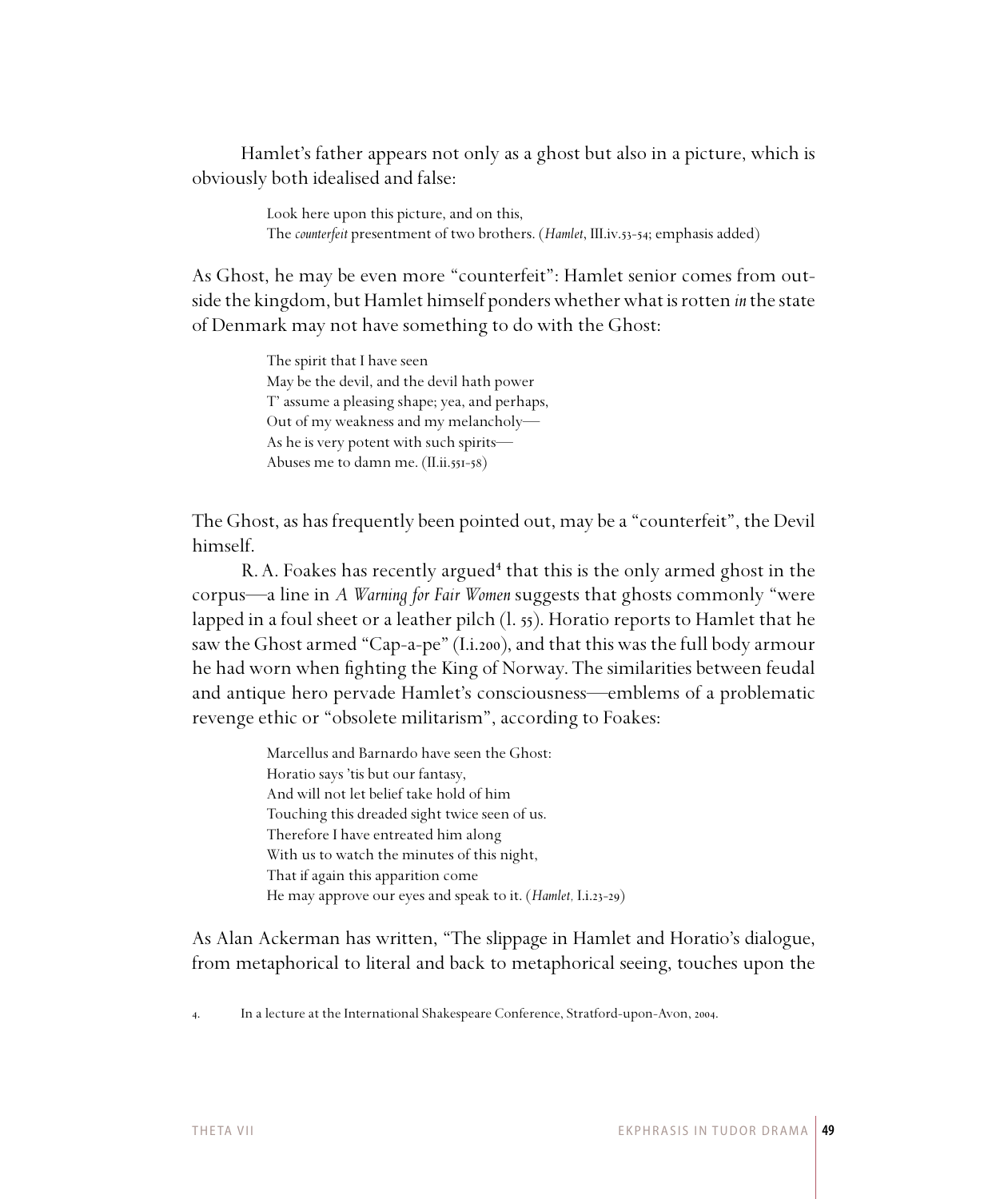very nature or roots of the theatre, in the Greek *theatron* or place of seeing" (p. 124). This "slippage", I would submit, derives from the ekphrastic nature of the Ghost.

In the First Quarto's version of the closet scene, the Ghost is described as entering "in his night gown" (Tragicall Historie of Hamlet, sig. G2<sup>v</sup>). Given that here only Hamlet sees the Ghost—to Gertrude the figure is invisible—it seems to me that this is, perhaps like the armed Ghost, a projection of an image in Hamlet's mind, an intimation that he has delayed too long, that Claudius should have been despatched when he was praying and the Ghost has started up from a brief snatch of purgatorial slumber.

These two ekphrastic figures are dreams of antique heroism and modern militarism, one depicting the horrific realities of revenge, the other invested by Shakespeare or by Hamlet—we cannot tell—with the attributes of a denizen from a theological realm whose existence had been absolutely denied by European reformers. They define Hamlet's inward vacillation between "frozen conscience" and "hot-burning will". Yet as ekphrastic rather than real figures, they can only be interpreted, not defined. We cannot deduce Shakespeare's intention from contemporary debates about Purgatory. As we have seen, images of this kind are both potent and ambiguous. Perhaps this is Shakespeare's way of preventing us from plucking out the heart of Hamlet's mystery.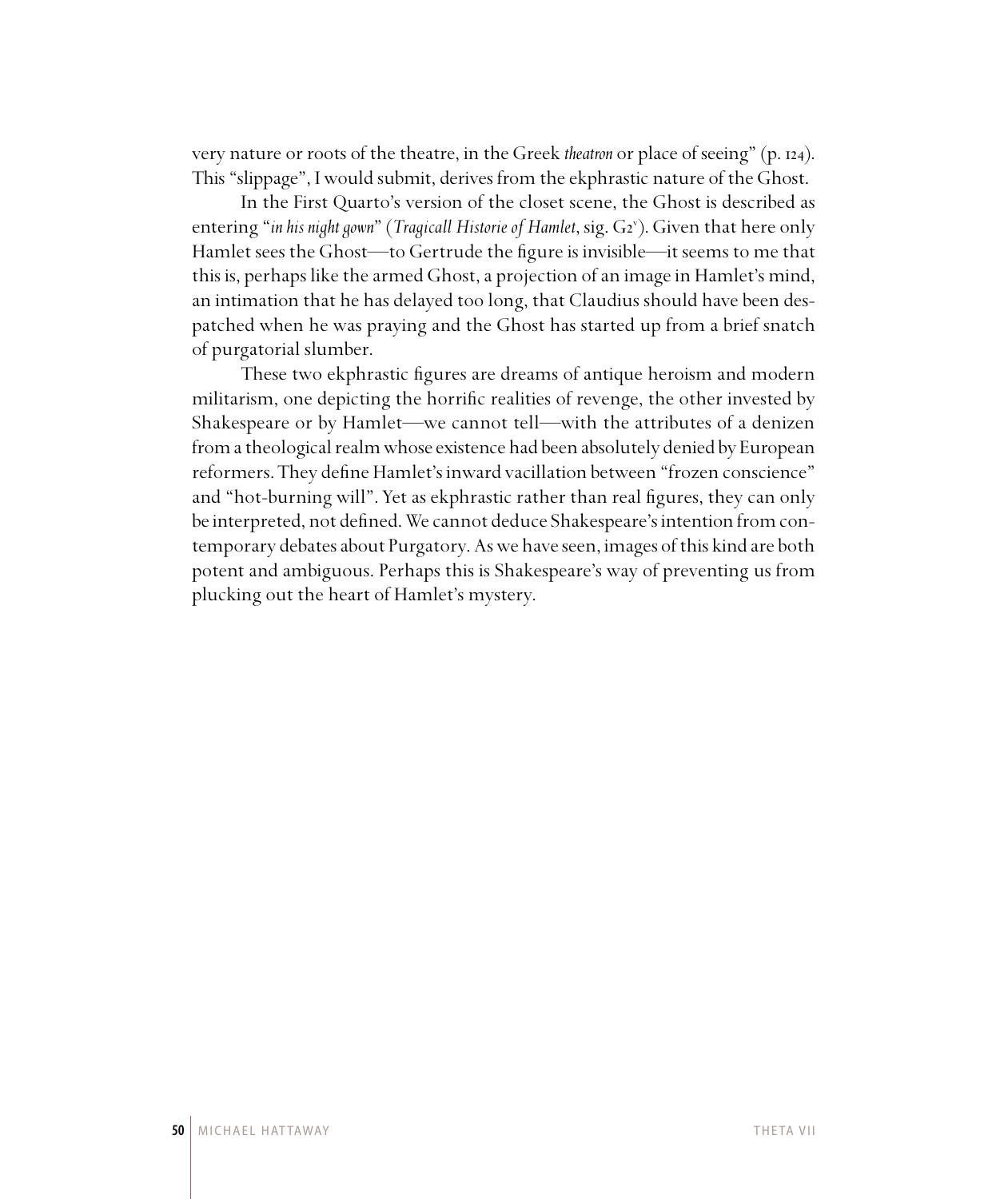# **Bibliography**

## Primary Sources

- *Arden of Feversham*. *Minor Elizabethan Tragedies*. Ed. T. W. Craik. London: J. M. Dent and Sons Ltd., 1974. 203-78.
- Daniel, Samuel. *The Complaint of Rosamond*. *The Complete Works in Verse*  and Prose of Samuel Daniel. Ed. Alexander B. Grosart. 5 vols. Vol. I. London: Hazel, Watson and Viney, 1885.

DRAYTON, Michael. *Mortimeriados*. London, 1596.

- Lyly, John. *Campaspe*. Ed. G. K. Hunter. *Campaspe* and *Sappho and Phao*. By John Lyly. *Campaspe*, ed. G. K. Hunter; *Sappho and Phao*, ed. David M. Bevington. The Revels Plays. Manchester: Manchester University Press, 1999.
- Marlowe, Christopher. *Doctor Faustus*. The Revels Plays. Ed. John D. Jump. London: Methuen, 1962.

*The mariage of Witte and Science.* London, 1570. Literature Online,

<http://lion.chadwyck.co.uk>, accessed October, 2004.

- *A Warning for Fair Women*. Ed. Charles Dale Cannon. The Hague: Mouton, 1975.
- Shakespeare, William. *The First Part of King Henry VI*. Ed. Michael Hattaway. The New Cambridge Shakespeare. Cambridge: Cambridge University Press, 1990.
- \_\_\_. *Hamlet*. Ed. Philip Edwards. The New Cambridge Shakespeare. Cambridge: Cambridge University Press, 1985.
- \_\_\_. *The Rape of Lucrece*. *The Poems*. Ed. John Roe. The New Cambridge Shakespeare. Cambridge: Cambridge University Press, 1992.
- \_\_\_. *The Second Part of King Henry IV*. Ed. Giorgio Melchiori. The New Cambridge Shakespeare. Cambridge: Cambridge University Press, 1989.
- \_\_\_. *Timon of Athens*. Ed. Karl Klein. The New Cambridge Shakespeare. Cambridge: Cambridge University Press, 2001.
- \_\_\_. *The Tragicall Historie of Hamlet* [First Quarto]. London, .
- *The Wisdome of Doctor Dodypoll. London, 1600. Literature Online,* <http://lion.chadwyck.co.uk>, accessed October, 2004.